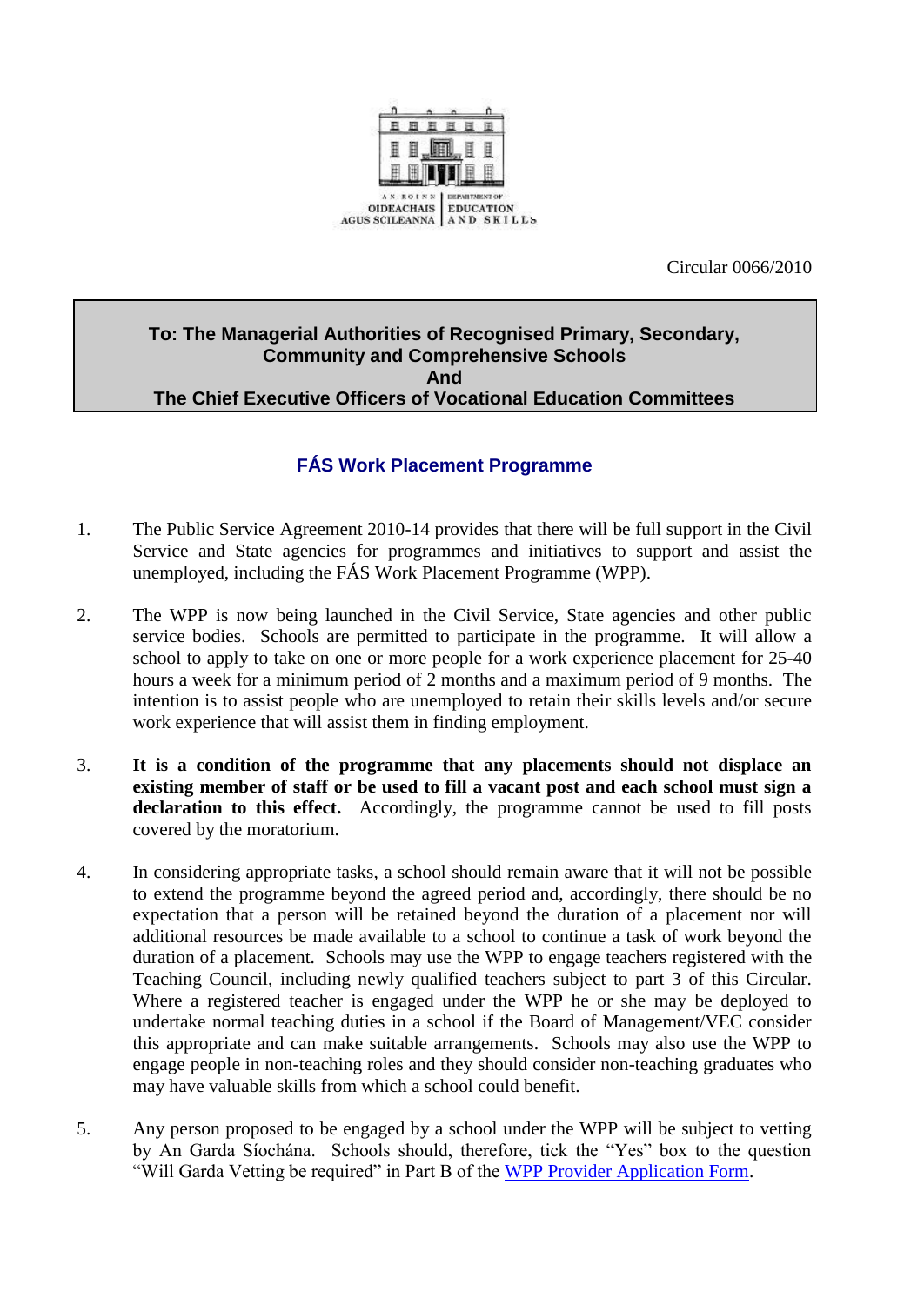- 6. To become a provider of a work placement a school should apply directly to FÁS using the appropriate form. The [Placement Guidelines for Work Placement Programme](#page-2-0) /Guidelines [for Completing Provider Application Form;](#page-2-0) the [Placement Agreement Form](#page-7-0) and the [Placement Q&A](#page-4-0) may be of assistance. You will note that the "Guidelines for Completing" Provider Application Form" state that, for non-commercial public bodies, each application must be accompanied by written approval from the parent department for each placement for which they apply. Please note that this Department has informed FÁS that recognised schools are free to recruit people under the WPP and, accordingly, it is not necessary for a school to seek approval from the Department when applying to be a provider.
- 7. As you may be aware, the Renewed Programme for Government provides for the taking on of 1,000 third and fourth level graduates to provide additional capacity and skills across the public service and to provide valuable work experience. In line with this commitment, you are specifically urged to facilitate the placement of graduates. In this regard please note that the programme will not displace existing graduate placement programmes.
- 8. Please contact FÁS [\(www.fas.ie\)](http://www.fas.ie/) for further information on this matter.
- 9. This circular can be accessed on the Department's website [www.education.ie](http://www.education.ie/)

Dalton Tattan Teacher/SNA Terms and Conditions Department of Education and Skills 29 November 2010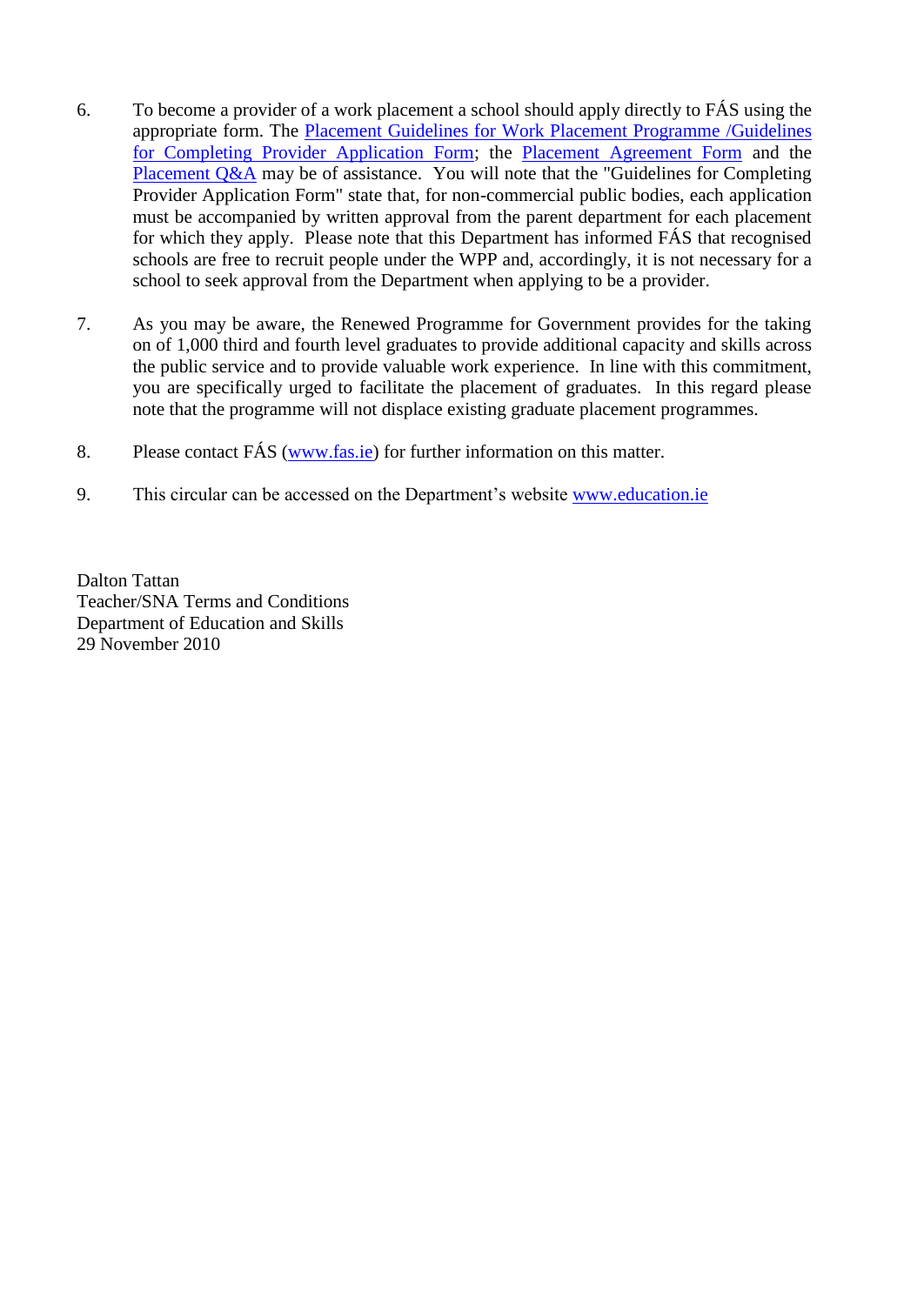# **FÁS Work Placement Programme**

# <span id="page-2-0"></span>**Guidance in relation to placements in Schools**

## **1 Introduction**

The following is a summary of the terms and conditions which will apply to participants on the FÁS Work Placement Programme (WPP) who are placed in a school. It does not cover all aspects of placement, some of which will be subject to agreement with local management. This summary does not constitute a legal interpretation of the work experience placement.

## **1.1 Confidentiality**

Participants should not discuss or disclose confidential information about their work or the work of any section of the school in which they are placed. This extends to the publication of any information touching on the work of the school which was obtained while on the placement.

## **2 Placement Management**

The placement will be managed in a structured and planned way. The area(s) of activity in which the placement is offered and the element of experience which participants should gain will be clearly outlined at the outset of the placement. There will be monitoring of progress and achievement.

## **2.1 Ongoing Management of Placement**

In addition to ongoing informal dialogue between the participant and manager, there will be a progress report after the first two months of the placement (FÁS provide a template report).

## **2.2 Final Placement Report**

The placement will conclude with a report by the participant and the manager. This report will identify the experience gained during the placement.

## **3 Payments**

## **3.1 Retention of Social Welfare Entitlements**

There is no payment of salary or allowance in respect of placements of participants on the programme. The terms of the programme are that participants must be registered with FÁS. Applicants who are in receipt of certain social welfare payments (see FÁS website for details) for three months may be able to retain their payment and entitlements while on placement provided this is approved in advance by the Department of Social Protection (applicants should establish their eligibility in this regard before they apply for a placement in the school).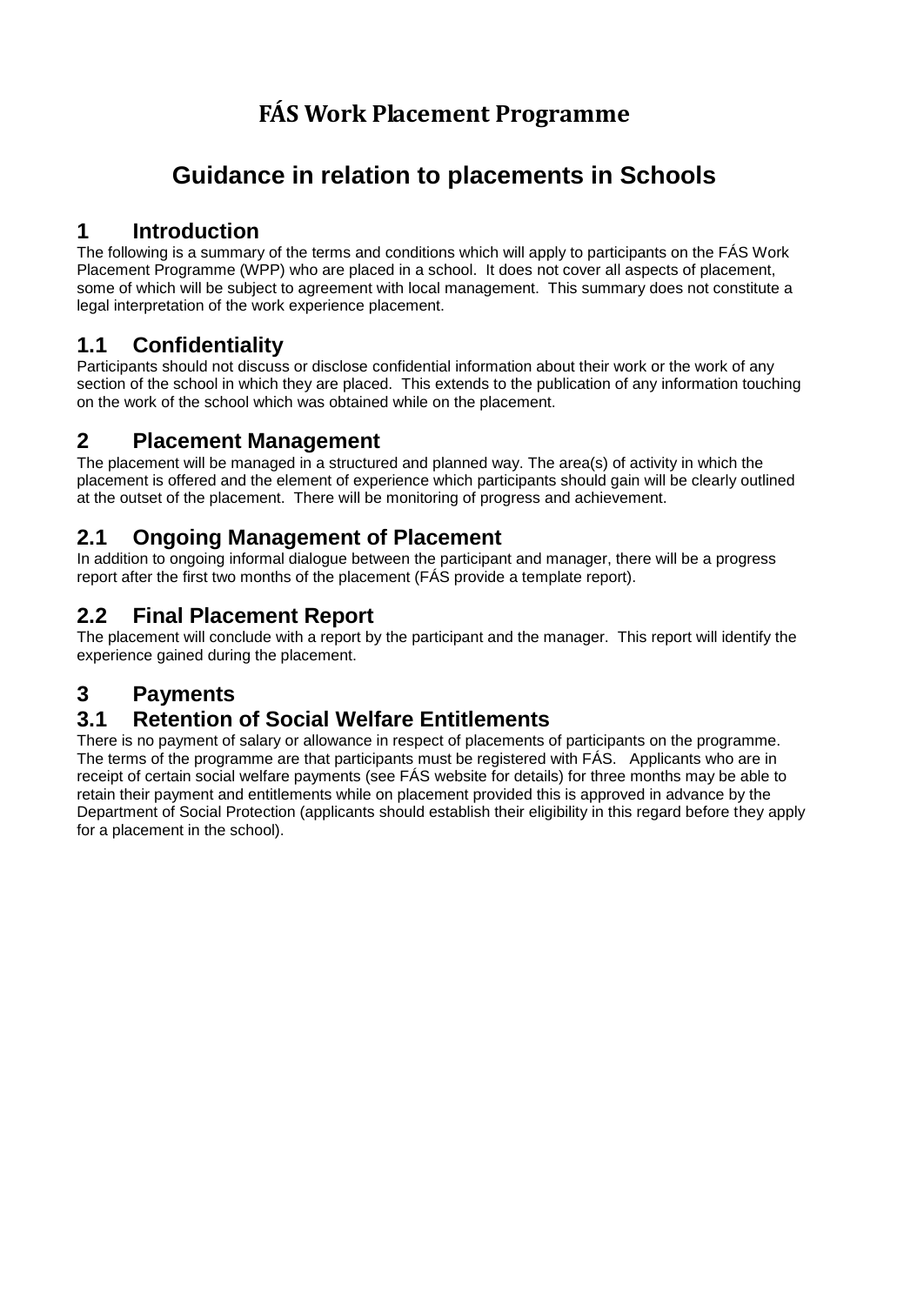## **4 Attendance**

## **4.1 Hours of Attendance**

Details of the attendance pattern required of participants will be agreed with local management.

## **4.2 Extra Attendance**

It is not envisaged that participants on the WPP will be required to provide extra attendance. Where extra attendance does arise, time off in lieu may be agreed with local management.

## **4.3 Absence**

Participants on the WPP should notify their local manager if they are ill or otherwise unavailable for work.

Participants in receipt of payments from the Department of Social Protection should notify that Department within the required time limits and to comply with whatever requirements are laid down by that Department as a condition of claiming benefit.

## **5 Expenses**

In general, it is not envisaged that travel or other expenses should arise in the course of a placement. If in exceptional circumstances it is necessary for a participant to be absent from home and headquarters, s/he may be reimbursed vouched travelling expenses subject to the approval of the Chairperson of the BOM/ CEO of the VEC and in line with school norms.

## **6 Outside Activities**

## **6.1 Conflicts of Interest**

Participants on the WPP may not engage in, or be connected with, any outside business or activity which would in any way conflict with the interests of the school in which they are placed, or be inconsistent with their official positions, or interfere with the performance of their duties.

If a participant is in doubt about the propriety of engaging in a particular outside activity s\he should consult the Chairperson of the BOM/ CEO of the VEC.

A participant in the programme must not use his/her placement to try to influence a decision on some matter concerning himself-herself or any other person.

Department of Finance 2 July 2010 (*Amended Teacher/SNA Terms & Conditions, November 2010*)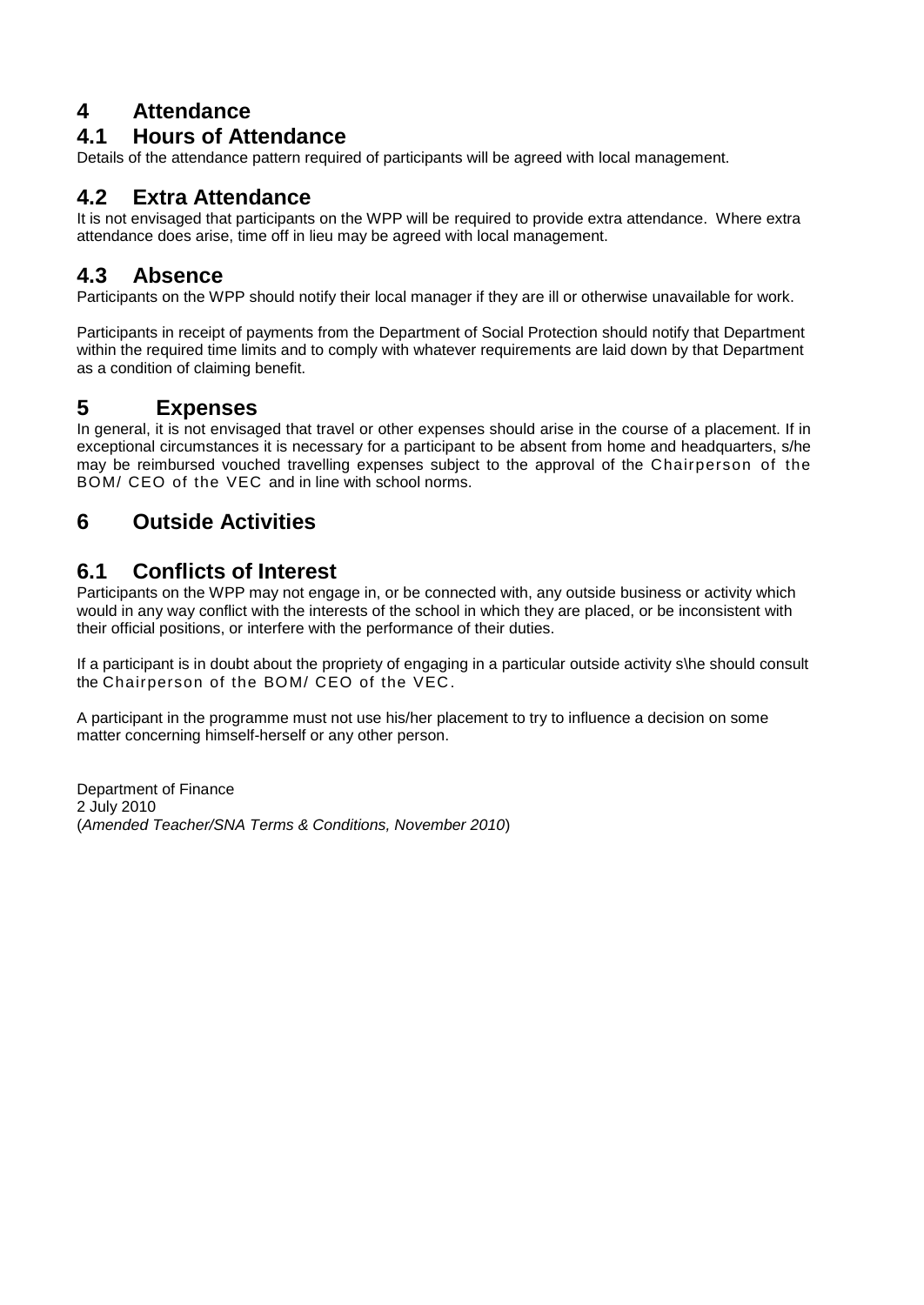## **Circular 0066/2010 FÁS Work Placement Programme**

# **Q&A**

## **General Scheme**

## <span id="page-4-0"></span>**Q. Is a person on a placement an Employee? If so, who is the Employer?**

A. A person on a placement is not an employee of the BOM/VEC. As the relationship involves a placement for a defined period, rather than employment, the issue of an employer and gaining employment rights does not arise.

### **Q. What type of arrangement should pertain in regard to 'terms and conditions' of the placement?**

A. The terms and conditions of the placement are provided for in the FÁS materials and the draft placement agreement. A person taking up a placement in a school should be made aware of the terms and conditions as provided for in the FÁS materials on taking up that placement.

### **Q. How would issues of disciplinary nature and grievances be dealt with by schools?**

A. As the person is not an employee of the school, disciplinary and grievance procedures applicable to teachers and/or other staff would not be appropriate.

The placement agreement should provide for termination of a placement by the school or the person in the placement. The draft placement agreement includes the following lines:

- *School* reserves the right to terminate your placement prior to the date of cessation on giving of one week's notice. *School* also reserves the right to terminate your placement for stated reasons, including termination without notice in the event of serious misconduct.
- You (person in placement) may terminate the placement on giving of one week's notice.However this requirement can be waived where both parties are agreeable
- In the event of the placement being terminated no remuneration or compensation will be payable

### **Q. How would insurance issues be dealt with by schools?**

A. A person on a placement is not an employee of the BOM/VEC. However, the school would owe a duty of care to a person on a placement. If they suffered an injury (or someone else in the school suffered an injury as a result of their acts/omissions done within the scope of their placement) the school could be held liable. In terms of such liability, under the declaration that a potential provider must sign as part of their application to participate in the WPP the following applies:

- The business's/ public service body's Public/Employers Liability insurance and Motor Insurance, if applicable, will cover any participants on this programme
- The business/ public service body is fully compliant with current workplace health and safety and all other legal requirements
- The business/ public service body is a legal entity.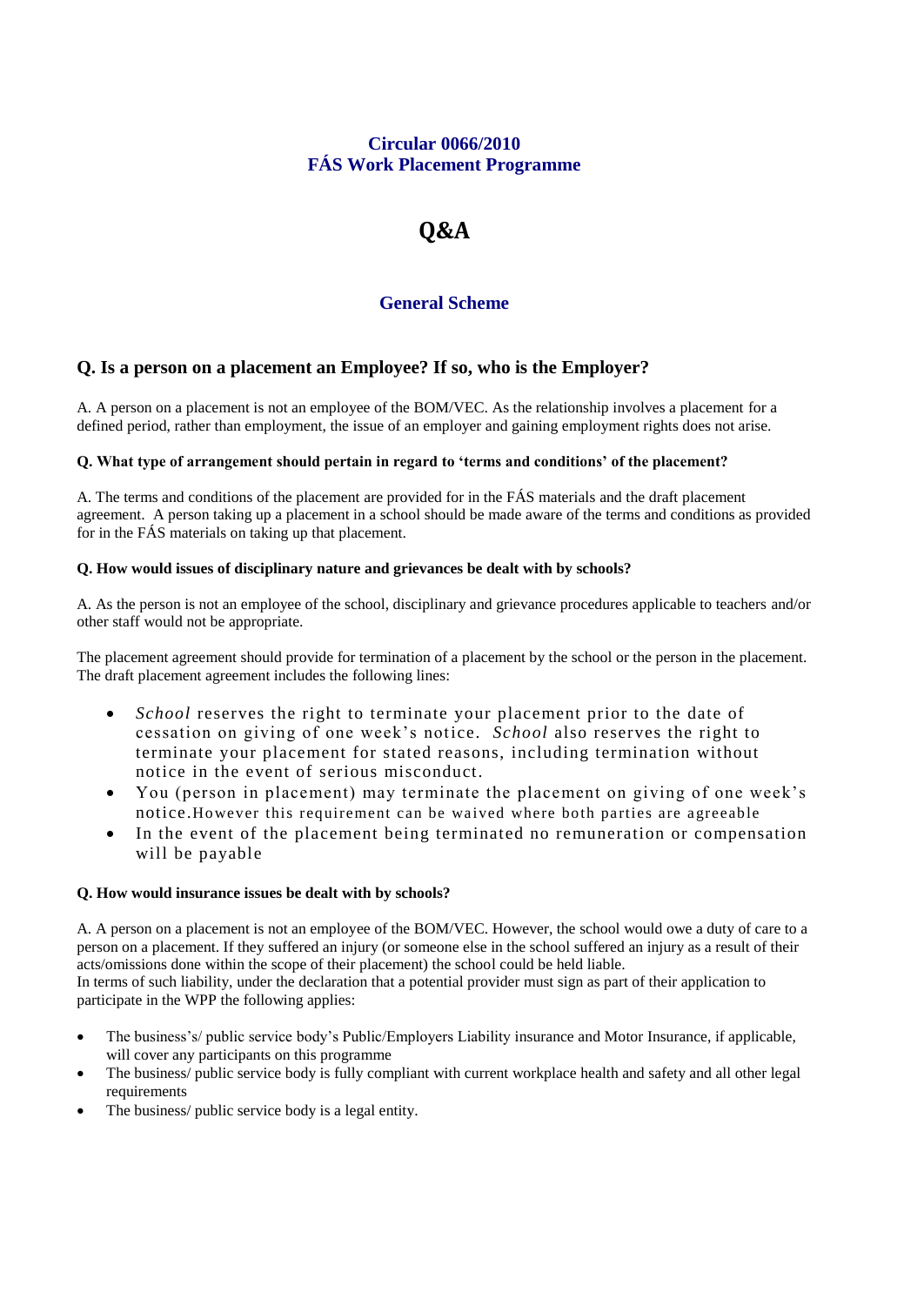### **Q. Are there any measures in place in relation to the administrative requirements of the programme on schools?**

A. Schools may apply to FÁS for placements that may be of benefit to the school. The BOM/VEC should take cognisance of the administrative requirements of the scheme, e.g. monitoring and evaluation when considering whether to apply for a placement allocation.

### **Q. Are there any measures in place in relation to any additional financial expenses that a school may undertake in relation to the WPP?**

A. Schools must meet the costs relating to any placement from their existing funds, e.g. any materials that may be required for a person on a placement to carry out the tasks required and any additional agreed expenses that may be accrued by that person in carrying out the task.

### **Q. Could the WPP allow for the replacement of school employees who are let go or who have their hours reduced?**

A. The provisions of paragraph 3 of the circular prohibit the use of the WPP to replace existing/reduced staff.

## **Q. What level of detail is required in the FÁS progress reports?**

A. Please contact FÁS (**[www.fás.ie](http://www.fás.ie/)**) in relation to this matter. It is not envisaged that any reporting requirements would necessitate reference to individual pupils in a school or any other matters that may involve data protection issues in a school.

### **Q. How does part c, c(i) and c(ii) of the WPP Provider Application Guidelines in relation to redundancy apply to schools?**

A. Schools must declare that they have not made any person redundant in the last three months OR that any redundancies have not directly displaced an employee and account for less than 5% of employees.

If a provider cannot meet the criteria set out for participating in the programme, then they cannot apply.

### **Q. Where do I find further details?**

A. Further details, hints and tips for Providers and application forms may be found on the FÁS website under [employers]-[Work Placement Programme].

<http://www.fas.ie/NR/exeres/CC32A3FE-B1CC-4F90-BDFE-D56B7C5EE021.htm>

## **Scheme as applied to Teaching/SNA Placements**

## **Q. Can a registered teacher be engaged as a paid substitute teacher as well as being a participant in the FÁS Work Placement programme?**

A. Where a person on placement chooses to take up paid employment, such a substitute work, with the same employer then they forfeit their placement - a person cannot be an employee with the same school with which they have a placement.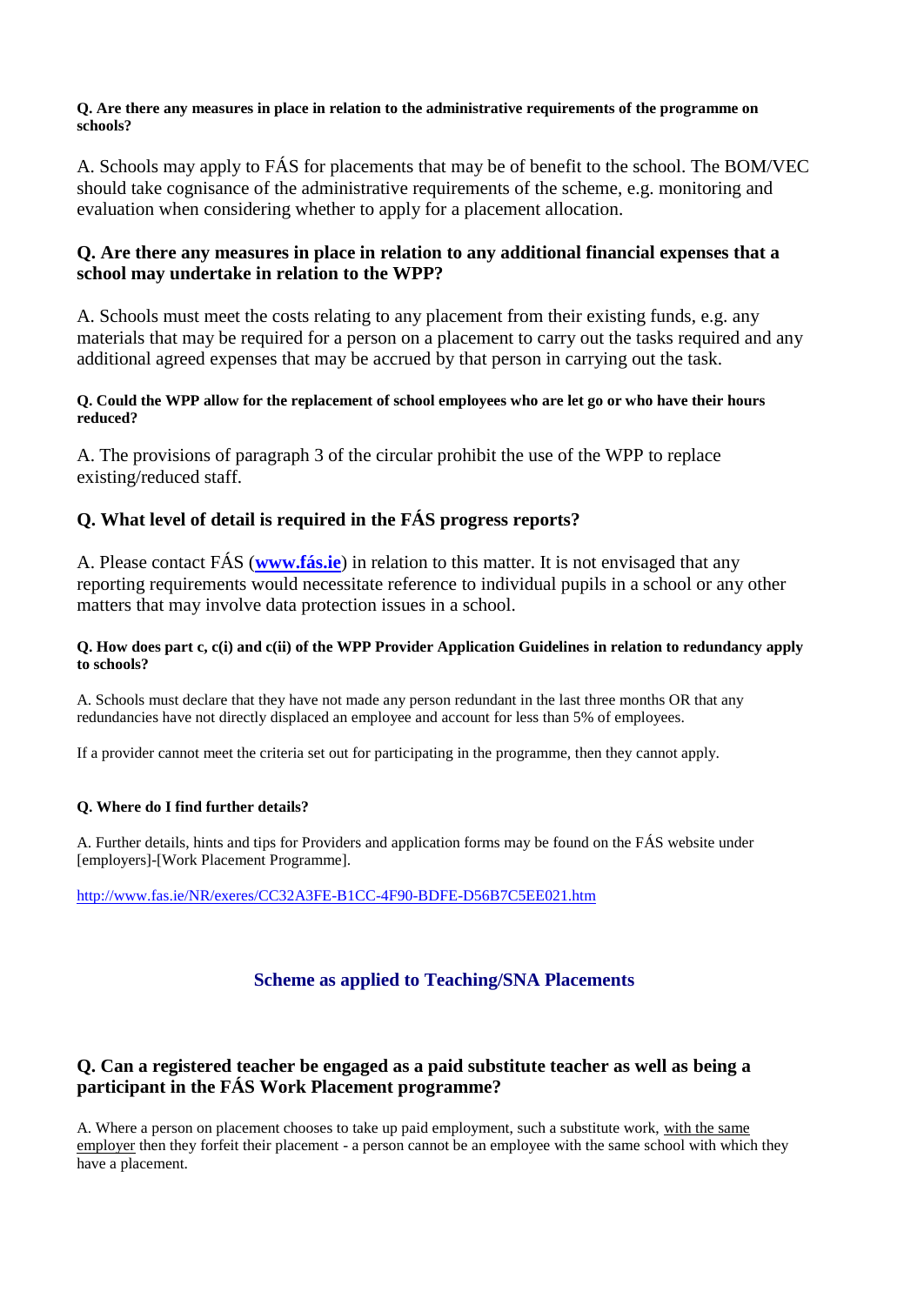However, part time employment in another school may be possible, subject to meeting the other requirements for the placement. These requirements include an obligation to work full-time for a minimum of 25 hours per week as part of the work placement.

In addition, if an individual is in receipt of a social welfare entitlement this may also have implications for any entitlement to retain social welfare payments as they would be means-tested as a result of the income they are receiving for substitute work. This is a matter for the Department of Social Protection

### **Q. Would registered teachers who take up a placement in a school be entitled to incremental credit?**

A. There would be no incremental credit implications for service under the Work Placement Programme. In order to receive incremental credit teachers, and S.N.A's, must be fully qualified for the service given and be in receipt of salaries for the service i.e. paying tax & P.R.S.I.

### **Q. Would registered teachers in a placement be eligible for panel rights?**

A. The terms and conditions of the placement are provided for in the FÁS materials. As the person is not an employee of the school, terms and conditions applicable to teachers would not be appropriate, including panel rights.

### **Q. Could the WPP allow a registered teacher to be assigned to an LS/RT post?**

A. The provisions of paragraph 3 of the circular prohibit placements that displace an existing member of staff or fill a vacant post and each school must sign a declaration to this effect.

#### **Q. Would a registered teacher be assigned to a classroom stream to work with specified teachers in a team teaching capacity role to gain experience, etc?**

A. The terms of the placement would be specified by each individual school as deemed appropriate by the BOM/VEC.

#### **Q. Would a registered teacher in a placement be able to undertake normal teaching duties?**

A. A registered teacher in a placement may undertake normal teaching duties where the BOM/VEC consider this appropriate and can make suitable arrangements.

It is recommended that the BOM/VEC carefully consider the following if applying for a teaching placement:-

- The provisions of paragraph 3 of the circular prohibit the use of the WPP to replace existing/reduced staff.
- The provisions of the WPP allow for ending of the placement on receipt of one weeks notice by either party.

### **Q. Would a registered primary teacher in a placement have the opportunity to complete the service and professional competence aspects of the primary probationary process during that placement?**

A. In the event that newly qualified primary teachers in a placement can meet the conditions associated with the operation of the primary probationary process, as outlined in circular 58/2010, there will be nothing to preclude them from applying to be probated.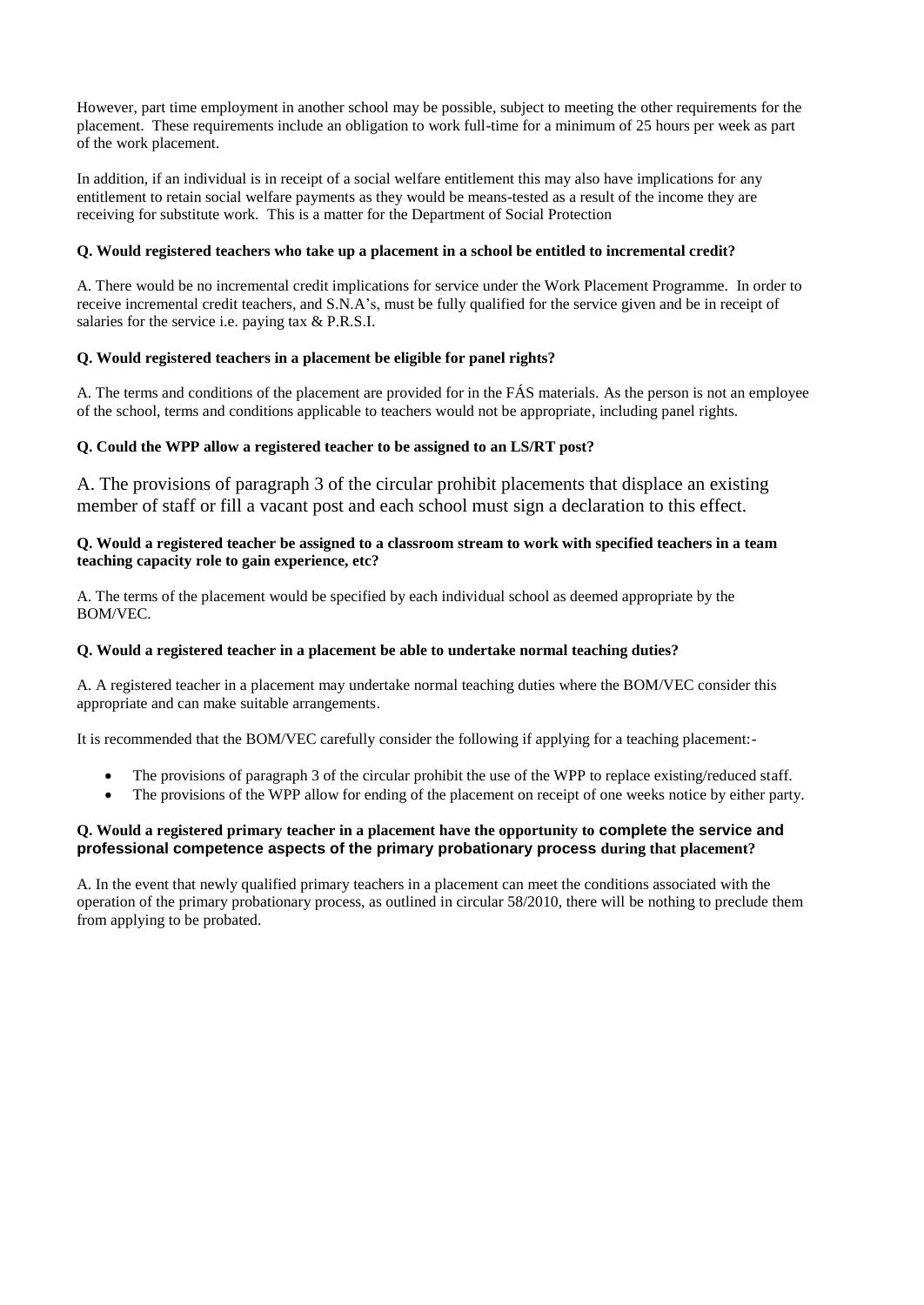## **FÁS Work Placement Programme Form**

<span id="page-7-0"></span>**Full na me and address of school:**

**Name and ho me address of Participant:**

**PPS Number of Participant: \_\_\_\_\_\_\_\_\_\_\_\_\_\_\_\_**

#### Letter of Offer for participation in the FAS Work Placement Programme in *name of school*

I am pleased to offer you a X month work placement under the FÁS Work Placement Programme in *name of school* on the following terms and conditions with effect from  $\overline{\phantom{a}}$  . The set of the set of the set of the set of the set of the set of the set of the set of the set of the set of the set of the set of the set of the set of the set of the set of the set of the set of the set o

#### **General**

1. The placement is temporary, it is not a school position and it carries no entitlement whatsoever to appointment in *name of school*, by way of limited competition or otherwise. It is offered in accordance with the general guidelines and conditions of the FÁS Work Placement Programme .

#### **Te rms**

3. You may terminate the placement on giving of one week's notice.

However this requirement can be waived where both parties are agreeable.

4. In the event of the placement being terminated no remuneration or compensation will be payable.

#### **Duties**

<sup>2.</sup> *Name of school* reserves the right to terminate your placement prior to the date of cessation on giving of one week's notice. *Name of school* also reserves the right to terminate your placement for stated reasons, including termination without notice in the event of serious misconduct.

<sup>5.</sup> You will be required to perform any duties which may be assigned to you from time to time as appropriate to the work placement. De tails of the areas of activity in which the placement is offered are outlined in the FÁS Work Placement Provider Application Form. The